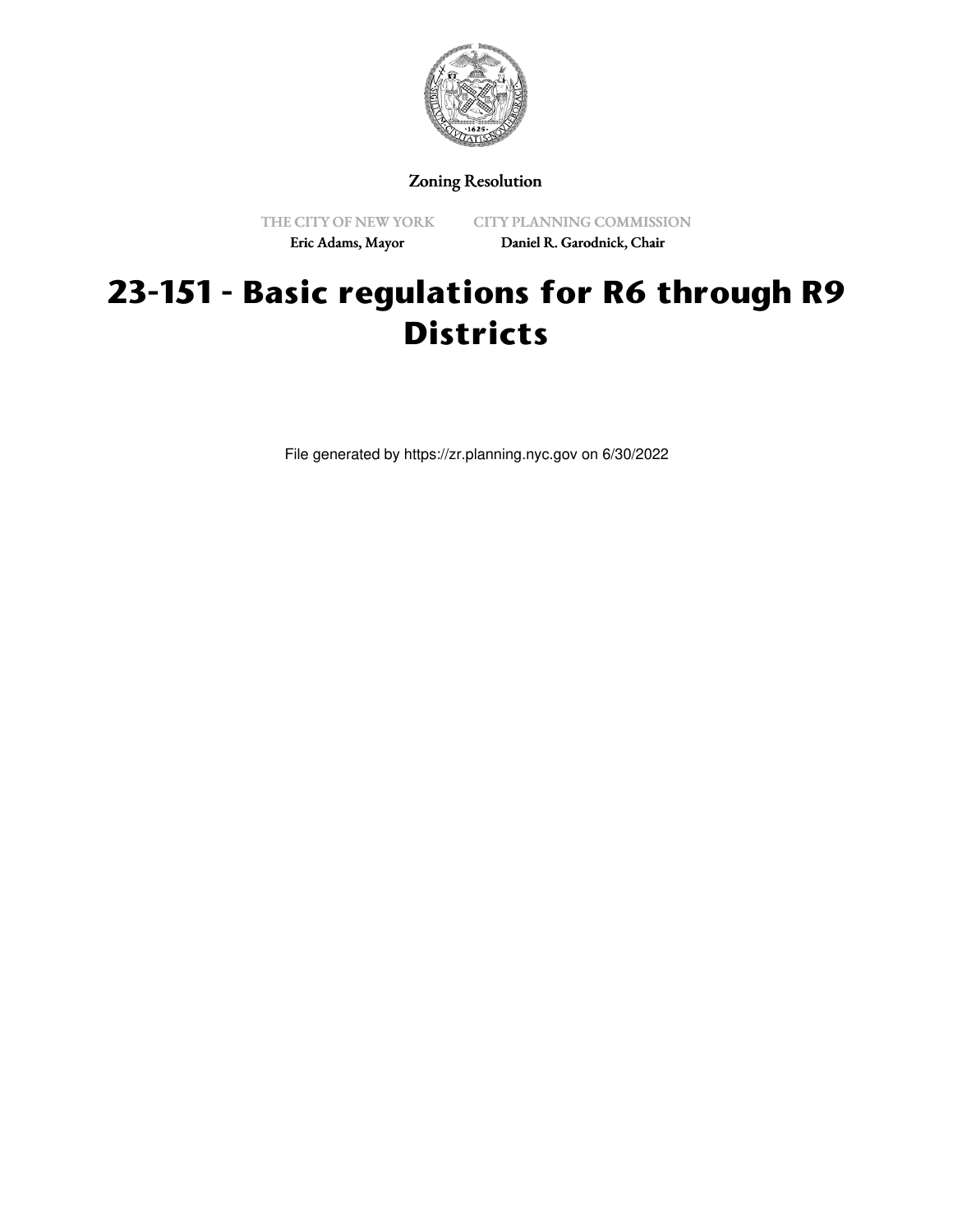## **23-151 - Basic regulations for R6 through R9 Districts**

#### LAST AMENDED 3/22/2016

### R6 R7 R8 R9

In the districts indicated without a letter suffix, the minimum required #open space ratio# and the maximum #floor area ratio# for any #zoning lot# shall be determined by the #height factor# of such #zoning lot# as set forth in this Section.

#### MINIMUM REQUIRED OPEN SPACE RATIO AND MAXIMUM FLOOR AREA RATIO

R6 through R9 Districts

|                                                      | In R6 Districts                          |                                  | In R7 Districts                          |                                  | In R8 Districts                          |                                  | In R9 Districts                          |                                  |
|------------------------------------------------------|------------------------------------------|----------------------------------|------------------------------------------|----------------------------------|------------------------------------------|----------------------------------|------------------------------------------|----------------------------------|
| For #zoning<br>lots# with a<br>#height<br>factor# of | Min.<br>Req.<br>#Open<br>Space<br>Ratio# | Max.<br>#Floor<br>Area<br>Ratio# | Min.<br>Req.<br>#Open<br>Space<br>Ratio# | Max.<br>#Floor<br>Area<br>Ratio# | Min.<br>Req.<br>#Open<br>Space<br>Ratio# | Max.<br>#Floor<br>Area<br>Ratio# | Min.<br>Req.<br>#Open<br>Space<br>Ratio# | Max.<br>#Floor<br>Area<br>Ratio# |
| $\mathbf{1}$                                         | 27.5                                     | 0.78                             | 15.5                                     | 0.87                             | 5.9                                      | 0.94                             | 1.0                                      | 0.99                             |
| $\boldsymbol{2}$                                     | 28.0                                     | 1.28                             | 16.0                                     | 1.52                             | 6.2                                      | 1.78                             | 1.4                                      | 1.95                             |
| 3                                                    | 28.5                                     | 1.62                             | 16.5                                     | 2.01                             | 6.5                                      | 2.51                             | 1.8                                      | 2.85                             |
| $\overline{4}$                                       | 29.0                                     | 1.85                             | 17.0                                     | 2.38                             | 6.8                                      | 3.14                             | 2.2                                      | 3.68                             |
| 5                                                    | 29.5                                     | 2.02                             | 17.5                                     | 2.67                             | 7.1                                      | 3.69                             | 2.6                                      | 4.42                             |
| 6                                                    | 30.0                                     | 2.14                             | 18.0                                     | 2.88                             | 7.4                                      | 4.15                             | 3.0                                      | 5.08                             |
| $\overline{7}$                                       | 30.5                                     | 2.23                             | 18.5                                     | 3.05                             | 7.7                                      | 4.55                             | 3.4                                      | 5.65                             |
| $\bf 8$                                              | 31.0                                     | 2.30                             | 19.0                                     | 3.17                             | 8.0                                      | 4.88                             | 3.8                                      | 6.13                             |
| 9                                                    | 31.5                                     | 2.35                             | 19.5                                     | 3.27                             | 8.3                                      | 5.15                             | 4.2                                      | 6.54                             |
| 10                                                   | 32.0                                     | 2.38                             | 20.0                                     | 3.33                             | 8.6                                      | 5.38                             | 4.6                                      | 6.85                             |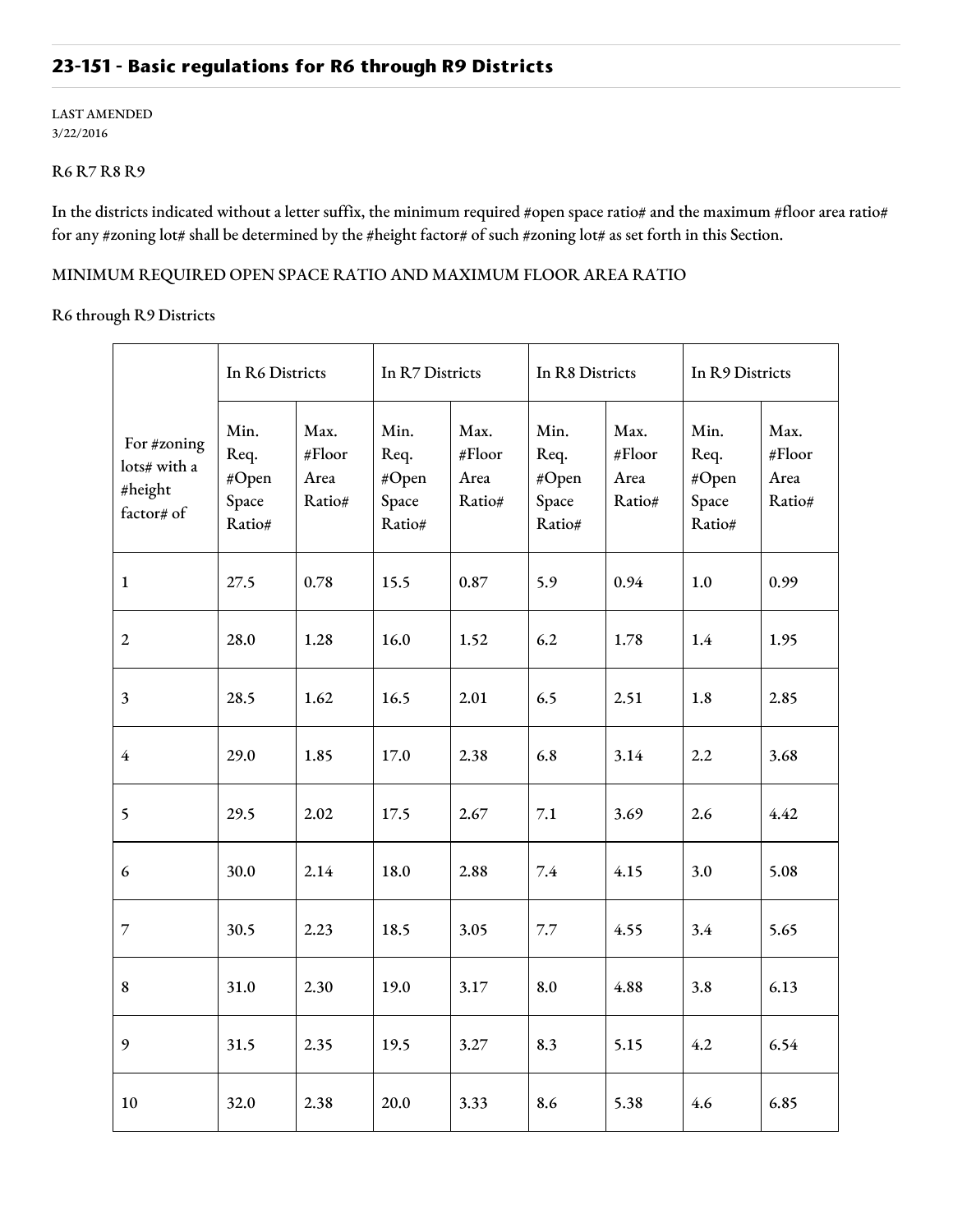| 11 | 32.5 | 2.40 | 20.5 | 3.38 | 8.9  | 5.56 | 5.0 | 7.09 |
|----|------|------|------|------|------|------|-----|------|
| 12 | 33.0 | 2.42 | 21.0 | 3.41 | 9.2  | 5.71 | 5.4 | 7.30 |
| 13 | 33.5 | 2.43 | 21.5 | 3.42 | 9.5  | 5.81 | 5.8 | 7.41 |
| 14 | 34.0 | 2.43 | 22.0 | 3.44 | 9.8  | 5.92 | 6.2 | 7.52 |
| 15 | 34.5 | 2.43 | 22.5 | 3.42 | 10.1 | 5.95 | 6.6 | 7.52 |
| 16 | 35.0 | 2.42 | 23.0 | 3.41 | 10.4 | 5.99 | 7.0 | 7.52 |
| 17 | 35.5 | 2.42 | 23.5 | 3.40 | 10.7 | 6.02 | 7.4 | 7.52 |
| 18 | 36.0 | 2.40 | 24.0 | 3.38 | 11.0 | 6.02 | 7.8 | 7.46 |
| 19 | 36.5 | 2.39 | 24.5 | 3.36 | 11.3 | 6.02 | 8.2 | 7.41 |
| 20 | 37.0 | 2.38 | 25.0 | 3.33 | 11.6 | 6.02 | 8.6 | 7.35 |
| 21 | 37.5 | 2.36 | 25.5 | 3.30 | 11.9 | 5.99 | 9.0 | 7.25 |

For #zoning lots# with #height factors# greater than 21, the minimum required #open space ratio# shall be as set forth in the following table:

## OPEN SPACE RATIO FOR HIGH BUILDINGS

| District       | Minimum Required<br>#Open Space Ratio# at<br>#Height Factor# of 21 | Additional Required #Open<br>Space Ratio# for each Additional<br>#Height Factor# |
|----------------|--------------------------------------------------------------------|----------------------------------------------------------------------------------|
| R <sub>6</sub> | 37.5                                                               | 0.5                                                                              |
| R7             | 25.5                                                               | 0.5                                                                              |
| R8             | 11.9                                                               | 0.3                                                                              |
| R <sub>9</sub> | 9.0                                                                | 0.4                                                                              |

For these #zoning lots#, the maximum #floor area ratio# shall be such as can be attained at the required #open space ratio# for